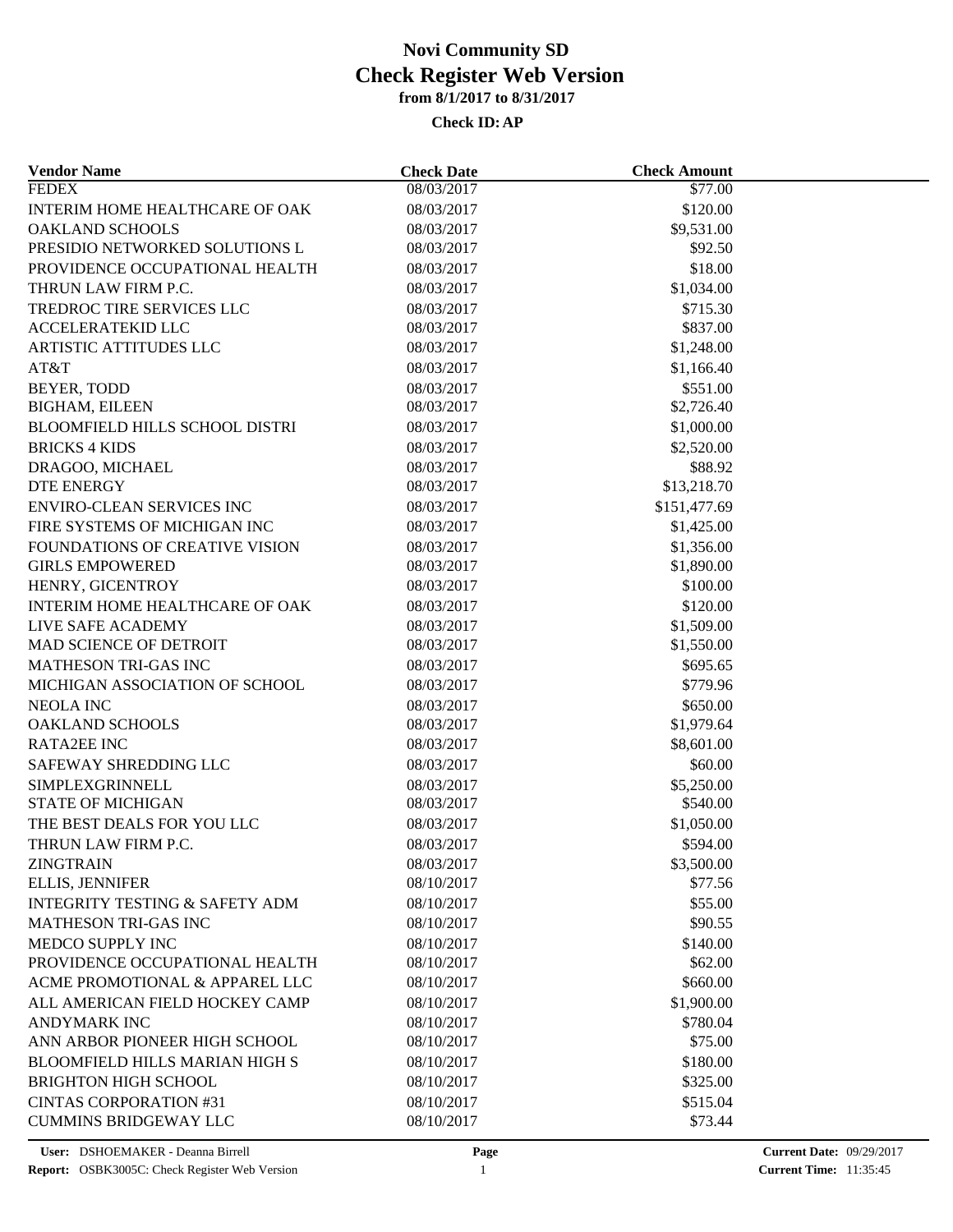| <b>Vendor Name</b>                | <b>Check Date</b> | <b>Check Amount</b>    |  |
|-----------------------------------|-------------------|------------------------|--|
| <b>DIRECT ENERGY BUSINESS INC</b> | 08/10/2017        | \$43,473.29            |  |
| DTE ENERGY                        | 08/10/2017        | \$164.58               |  |
| <b>DTE ENERGY</b>                 | 08/10/2017        | \$12,691.77            |  |
| <b>ENVIRO-CLEAN SERVICES INC</b>  | 08/10/2017        | \$1,693.20             |  |
| FIRE SYSTEMS OF MICHIGAN INC      | 08/10/2017        | \$7,236.50             |  |
| <b>FLEETPRIDE INC</b>             | 08/10/2017        | \$439.66               |  |
| FUJITA, TERUMI                    | 08/10/2017        | \$65.00                |  |
| <b>GORDON FOOD SERVICE INC</b>    | 08/10/2017        | \$625.61               |  |
| HAROLD'S FRAME SHOP INC           | 08/10/2017        | \$176.00               |  |
| HEININGER, WILLIAM                | 08/10/2017        | \$1,039.00             |  |
| HENRY, GICENTROY                  | 08/10/2017        | \$108.00               |  |
| JACKSON TRUCK SERVICE INC         | 08/10/2017        | \$4,495.40             |  |
| KENSINGTON VALLEY SPORTS LLC      | 08/10/2017        | \$690.00               |  |
| LAKE ORION HIGH SCHOOL            | 08/10/2017        | \$175.00               |  |
| <b>LAWSON PRODUCTS INC</b>        | 08/10/2017        | \$196.86               |  |
| LIFE INSURANCE COMPANY OF NORT    | 08/10/2017        | \$17,948.92            |  |
| <b>MARSHALL MUSIC</b>             | 08/10/2017        | \$268.00               |  |
| <b>MATHESON TRI-GAS INC</b>       | 08/10/2017        | \$102.77               |  |
| MICHIGAN STATE UNIVERSITY         | 08/10/2017        | \$260.00               |  |
| MILFORD HIGH SCHOOL               | 08/10/2017        | \$365.00               |  |
| MOORE, JANELLE                    | 08/10/2017        | \$77.89                |  |
| NORTHVILLE HIGH SCHOOL            | 08/10/2017        | \$200.00               |  |
| <b>OAKLAND SCHOOLS</b>            | 08/10/2017        | \$8,075.00             |  |
| PITNEY BOWES GLOBAL FINANCIAL     | 08/10/2017        | \$47.63                |  |
| PITSCO INC                        | 08/10/2017        | \$3,497.33             |  |
| PRAHLAD, SAMPATH                  | 08/10/2017        | \$558.43               |  |
| PRESIDIO NETWORKED SOLUTIONS L    | 08/10/2017        | \$232.50               |  |
| PROVIDENCE OCCUPATIONAL HEALTH    | 08/10/2017        | \$265.00               |  |
| <b>RELIABLE DELIVERY</b>          | 08/10/2017        | \$336.00               |  |
| <b>SALINE AREA SCHOOLS</b>        | 08/10/2017        | \$425.00               |  |
| SMITH, EVALICIA R.                | 08/10/2017        | \$1,860.53             |  |
| SOUND ENGINEERING INC             | 08/10/2017        | \$653.50               |  |
| TESORERO, KAREN                   | 08/10/2017        | \$90.00                |  |
| TRAVERSE CITY CENTRAL HIGH SCH    | 08/10/2017        | \$395.00               |  |
| TREDROC TIRE SERVICES LLC         | 08/10/2017        | \$5,781.30             |  |
| TW SHIRTS                         | 08/10/2017        | \$500.25               |  |
| UNITY SCHOOL BUS PARTS INC        | 08/10/2017        | \$97.50                |  |
| <b>CHAPTER 13 TRUSTEE</b>         | 08/10/2017        | \$264.60               |  |
| <b>MEFSA</b>                      | 08/10/2017        |                        |  |
| <b>MISDU</b>                      | 08/10/2017        | \$126.20<br>\$1,565.78 |  |
| <b>EXELON CORPORATION</b>         | 08/17/2017        | \$39,885.00            |  |
|                                   |                   |                        |  |
| KALAMAZOO REGIONAL EDUCATIONAL    | 08/17/2017        | \$280.00               |  |
| <b>OAKLAND SCHOOLS</b>            | 08/17/2017        | \$7,172.00             |  |
| RICOH USA INC                     | 08/17/2017        | \$2,595.65             |  |
| TMP ARCHITECTURE INC              | 08/17/2017        | \$2,840.96             |  |
| A PARTS WAREHOUSE                 | 08/17/2017        | \$223.65               |  |
| ABDALLAH, JESSICA LYNN            | 08/17/2017        | \$1,592.50             |  |
| AT&T                              | 08/17/2017        | \$2,579.85             |  |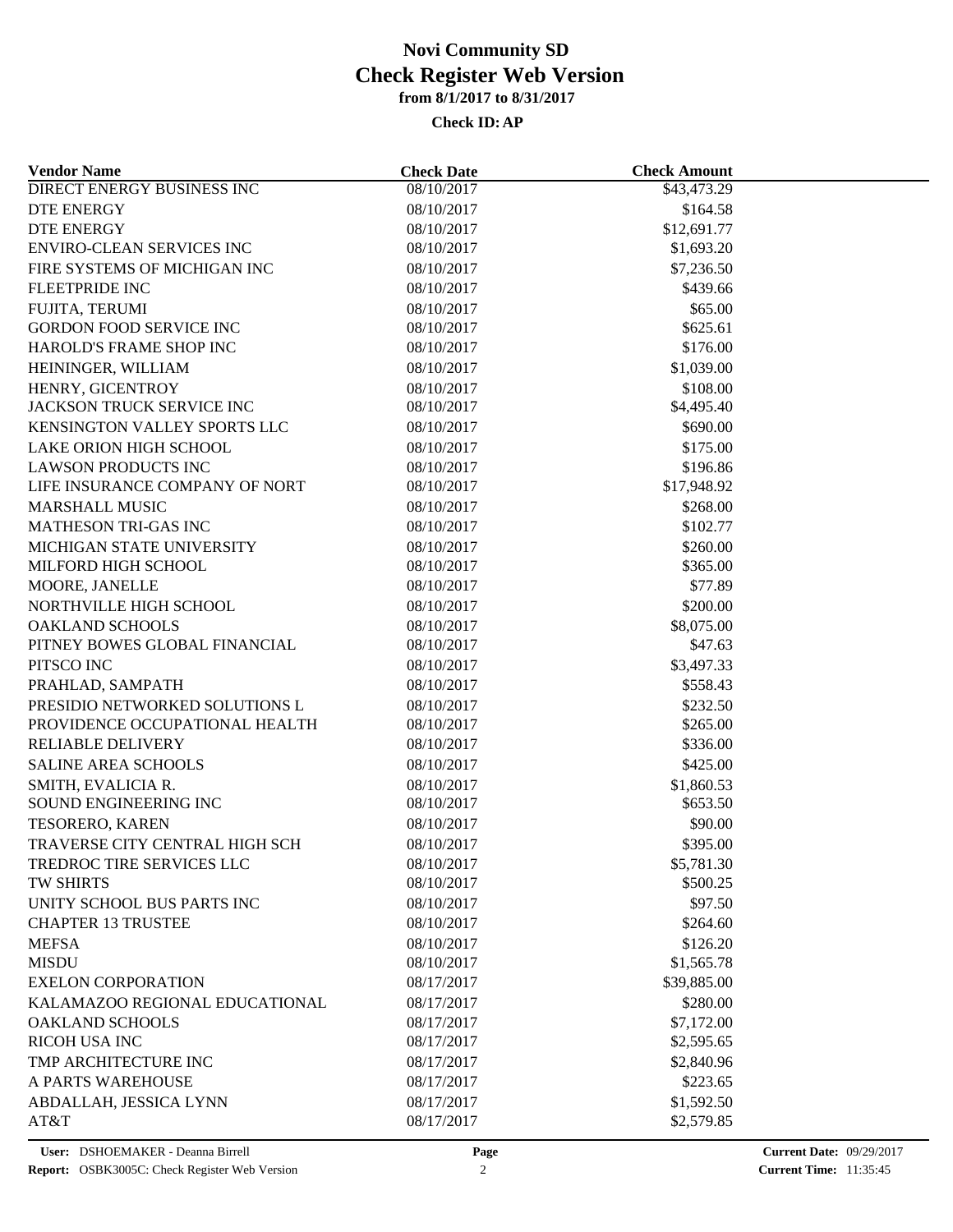| <b>Vendor Name</b>                                | <b>Check Date</b> | <b>Check Amount</b> |  |
|---------------------------------------------------|-------------------|---------------------|--|
| AT&T                                              | 08/17/2017        | \$690.80            |  |
| <b>AT&amp;T MOBILITY</b>                          | 08/17/2017        | \$1,768.07          |  |
| BEDFORD, JULIE                                    | 08/17/2017        | \$153.13            |  |
| <b>BIGHAM, EILEEN</b>                             | 08/17/2017        | \$6,645.60          |  |
| BIRCH RUN HIGH SCHOOL                             | 08/17/2017        | \$175.00            |  |
| <b>BLOOM, LYNNE</b>                               | 08/17/2017        | \$1,155.00          |  |
| BOERSMA, STEPHANIE                                | 08/17/2017        | \$558.64            |  |
| <b>BRICKS 4 KIDS</b>                              | 08/17/2017        | \$480.00            |  |
| <b>CINTAS CORPORATION #31</b>                     | 08/17/2017        | \$128.76            |  |
| DALY, JANET                                       | 08/17/2017        | \$110.00            |  |
| DAVID, SARAH                                      | 08/17/2017        | \$1,001.05          |  |
| FLEETPRIDE INC                                    | 08/17/2017        | \$578.10            |  |
| <b>GARDEN CITY HIGH SCHOOL</b>                    | 08/17/2017        | \$190.00            |  |
| <b>GIRLS EMPOWERED</b>                            | 08/17/2017        | \$1,080.00          |  |
| <b>GORDON FOOD SERVICE INC</b>                    | 08/17/2017        | \$221.60            |  |
| GREAT LAKES MOTORCOACH INC                        | 08/17/2017        | \$3,700.00          |  |
| HAROLD'S FRAME SHOP INC                           | 08/17/2017        | \$266.40            |  |
| <b>INSIGHT REPLAY INC</b>                         | 08/17/2017        | \$340.00            |  |
| <b>INTERIOR ENVIRONMENTS LLC</b>                  | 08/17/2017        | \$24,778.00         |  |
| JACKSON TRUCK SERVICE INC                         | 08/17/2017        | \$628.20            |  |
| JOHNSON, HAROLD                                   | 08/17/2017        | \$125.00            |  |
| KARINEN, ASHLEY                                   | 08/17/2017        | \$840.04            |  |
| KENNEDY, MARIE                                    | 08/17/2017        | \$410.80            |  |
| KILGORE, AMY                                      | 08/17/2017        | \$103.92            |  |
| MAD SCIENCE OF DETROIT                            | 08/17/2017        | \$1,395.00          |  |
| MCCARTHY & SMITH INC                              | 08/17/2017        | \$332,149.54        |  |
| MIOTECH SPORTS MEDICINE SUPPLI                    | 08/17/2017        | \$4,969.13          |  |
| OEGEMA, MELANEE                                   | 08/17/2017        | \$100.00            |  |
| POPSOCKETS LLC                                    | 08/17/2017        | \$579.00            |  |
| POTTER, DAVID PAUL                                | 08/17/2017        | \$500.00            |  |
| PROVIDENCE OCCUPATIONAL HEALTH                    | 08/17/2017        | \$142.00            |  |
| <b>SALINE FIELD HOCKEY</b>                        | 08/17/2017        | \$250.00            |  |
| <b>SBSI SOFTWARE INC</b>                          | 08/17/2017        | \$385.40            |  |
| SOUTHGATE ANDERSON HIGH SCHOOL                    | 08/17/2017        | \$200.00            |  |
|                                                   | 08/17/2017        | \$175.00            |  |
| STEFFEN, BRONWYN<br>TRANSPORTATION ACCESSORIES CO | 08/17/2017        | \$240.49            |  |
| TREDROC TIRE SERVICES LLC                         | 08/17/2017        | \$1,918.51          |  |
| TRI-COUNTY INTERNATIONAL TRUCK                    | 08/17/2017        |                     |  |
|                                                   |                   | \$149.50            |  |
| UTICA HIGH SCHOOL                                 | 08/17/2017        | \$200.00            |  |
| VESCO OIL CORPORATION                             | 08/17/2017        | \$352.25            |  |
| WHEAT, MEAGHAN                                    | 08/17/2017        | \$8.44              |  |
| ZHUANG, WENHONG                                   | 08/17/2017        | \$175.00            |  |
| AIELLO, NICHOLAS                                  | 08/24/2017        | \$350.00            |  |
| ALL-PRO EXERCISE INC                              | 08/24/2017        | \$130.00            |  |
| ALLEGRA MARKETING PRINT MAIL -                    | 08/24/2017        | \$677.78            |  |
| CARION, RACHEL E.                                 | 08/24/2017        | \$350.00            |  |
| FILES, DARIA AMELIA                               | 08/24/2017        | \$350.00            |  |
| GAGNON, MARK                                      | 08/24/2017        | \$350.00            |  |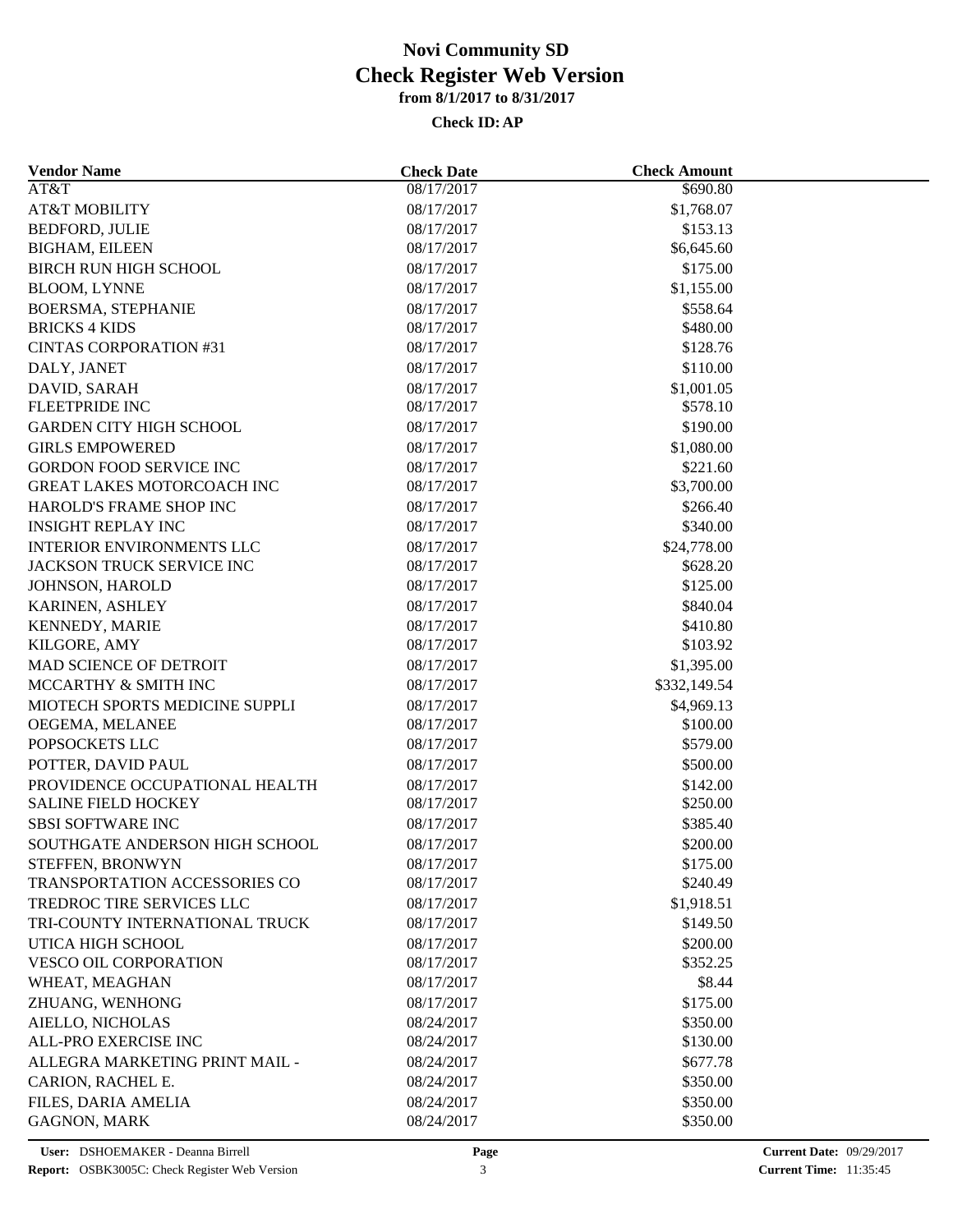| <b>Vendor Name</b>                    | <b>Check Date</b>        | <b>Check Amount</b> |  |
|---------------------------------------|--------------------------|---------------------|--|
| <b>GATT, MAUREEN</b>                  | 08/24/2017               | \$350.00            |  |
| GEORGE, NICHOLAS MICHAEL              | 08/24/2017               | \$350.00            |  |
| <b>GORDON FOOD SERVICE INC</b>        | 08/24/2017               | \$774.00            |  |
| LEVENS, GAIL L.                       | 08/24/2017               | \$350.00            |  |
| MULROONEY, REBECCA A.                 | 08/24/2017               | \$350.00            |  |
| <b>SHARKEY, ERIN</b>                  | 08/24/2017               | \$350.00            |  |
| STRUCTURE TEC CORPORATION             | 08/24/2017               | \$2,200.08          |  |
| SWINDALL, MARYLOUISE                  | 08/24/2017               | \$350.00            |  |
| ADRENALINE FUNDRAISING                | 08/24/2017               | \$7,607.41          |  |
| ALLEGRA MARKETING PRINT MAIL -        | 08/24/2017               | \$312.48            |  |
| AMMAN, JENNIFER                       | 08/24/2017               | \$1,050.00          |  |
| AT&T                                  | 08/24/2017               | \$690.80            |  |
| <b>BARR, STEVEN</b>                   | 08/24/2017               | \$64.50             |  |
| <b>BERG, JENNIFER</b>                 | 08/24/2017               | \$300.00            |  |
| BLANCHARD, KATHLYN MARIE              | 08/24/2017               | \$300.00            |  |
| <b>BURNS, HEIDELINDE</b>              | 08/24/2017               | \$75.00             |  |
| DAKTRONICS INC                        | 08/24/2017               | \$52,203.30         |  |
| DUTKIEWICZ, NANCI                     | 08/24/2017               | \$4,765.72          |  |
| <b>EVER KOLD REFRIGERATION</b>        | 08/24/2017               | \$280.00            |  |
| EXECUTIVE ENERGY SERVICES LLC         | 08/24/2017               | \$400.00            |  |
| FERNANDEZ, STEVEN                     | 08/24/2017               | \$300.00            |  |
| <b>GREAT LAKES FURNITURE SUPPLY I</b> | 08/24/2017               | \$827.00            |  |
| <b>GROVES HIGH SCHOOL</b>             |                          | \$950.00            |  |
| HAGENIAN, KATHLEEN                    | 08/24/2017<br>08/24/2017 | \$100.00            |  |
|                                       | 08/24/2017               | \$1,160.40          |  |
| HENRY, MEGAN                          |                          |                     |  |
| HUTCHINSON JR., MARSHALL LAWRE        | 08/24/2017               | \$150.00            |  |
| <b>INTERIOR ENVIRONMENTS LLC</b>      | 08/24/2017               | \$7,348.22          |  |
| JD CANDLER ROOFING COMPANY INC        | 08/24/2017               | \$770,472.45        |  |
| KUZMA, DIANE                          | 08/24/2017               | \$75.00             |  |
| LEARNING SCIENCES INTERNATIONA        | 08/24/2017               | \$5,500.00          |  |
| MENA, WILLIAM J.                      | 08/24/2017               | \$857.76            |  |
| MICHIGAN ASSOC SECONDARY SCHOO        | 08/24/2017               | \$2,600.00          |  |
| MICHIGAN INTERSCHOLASTIC FOREN        | 08/24/2017               | \$460.00            |  |
| MICHIGAN SCHOOL BUSINESS OFFIC        | 08/24/2017               | \$4,000.00          |  |
| NATIONAL ASSOC SECONDARY SCHOO        | 08/24/2017               | \$480.00            |  |
| NOVI HIGH SCHOOL BAND BOOSTERS        | 08/24/2017               | \$525.00            |  |
| PAWLEY, STEVEN                        | 08/24/2017               | \$10.69             |  |
| PITNEY BOWES PURCHASE POWER           | 08/24/2017               | \$6,027.00          |  |
| PREMIER RELOCATIONS LLC               | 08/24/2017               | \$1,510.00          |  |
| PROVIDENCE OCCUPATIONAL HEALTH        | 08/24/2017               | \$18.00             |  |
| <b>RYDIN DECAL</b>                    | 08/24/2017               | \$570.16            |  |
| <b>SCHUT, JOEL</b>                    | 08/24/2017               | \$150.00            |  |
| SEG WORKERS COMPENSATION FUND         | 08/24/2017               | \$8,647.00          |  |
| SMITH, EVALICIA R.                    | 08/24/2017               | \$923.65            |  |
| <b>SPORTS ADDIX</b>                   | 08/24/2017               | \$1,994.70          |  |
| STEEH, ROBERT J.                      | 08/24/2017               | \$314.58            |  |
| <b>SUPERIOR TEXT</b>                  | 08/24/2017               | \$6,121.00          |  |
| SUTTON, MICHAEL T.                    | 08/24/2017               | \$1,350.00          |  |
|                                       |                          |                     |  |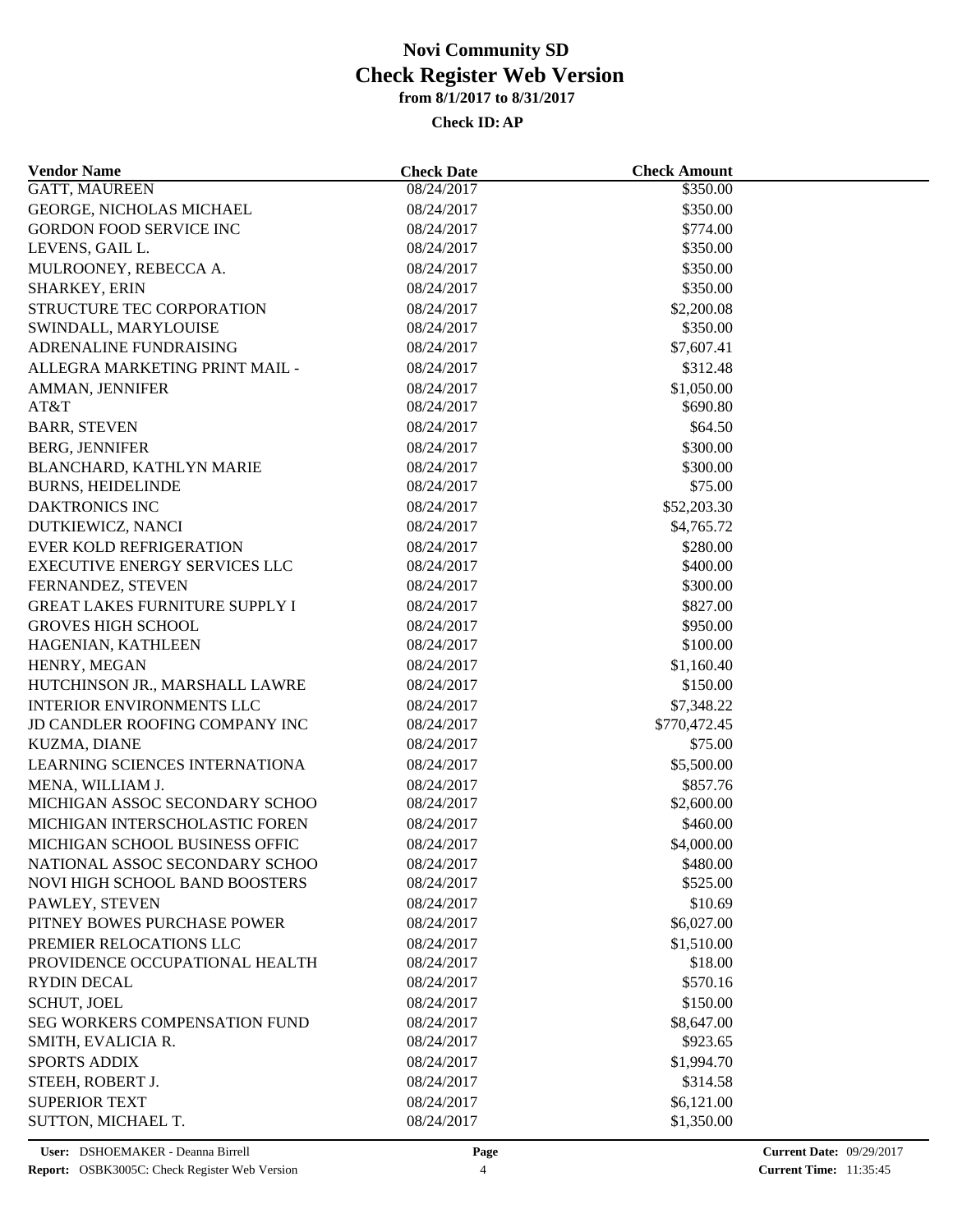| <b>Vendor Name</b>                          | <b>Check Date</b>        | <b>Check Amount</b>   |  |
|---------------------------------------------|--------------------------|-----------------------|--|
| TMP ARCHITECTURE INC                        | 08/24/2017               | \$17,669.51           |  |
| TROTTER, LINDA D.                           | 08/24/2017               | \$300.00              |  |
| <b>WAGEWORKS INC</b>                        | 08/24/2017               | \$869.32              |  |
| WALLED LAKE CONSOLIDATED SCHOO              | 08/24/2017               | \$100.00              |  |
| WAYNE MEMORIAL HIGH SCHOOL                  | 08/24/2017               | \$750.00              |  |
| WEBERMAN, ALEX                              | 08/24/2017               | \$2,370.00            |  |
| ZEBROWSKI, LANA                             | 08/24/2017               | \$1,356.05            |  |
| ZUCHNIEWICZ, ERIN                           | 08/24/2017               | \$150.00              |  |
| <b>CHAPTER 13 TRUSTEE</b>                   | 08/28/2017               | \$264.60              |  |
| <b>MISDU</b>                                | 08/28/2017               | \$1,565.78            |  |
| DIGITAL AGE TECHNOLOGIES INC                | 08/31/2017               | \$233,573.06          |  |
| <b>NOVI PUBLIC LIBRARY</b>                  | 08/31/2017               | \$1,623.58            |  |
| WHEAT, MEAGHAN                              | 08/31/2017               | \$402.54              |  |
| ADN ADMINISTRATORS INC                      | 08/31/2017               | \$3,429.30            |  |
| ARTHUR J. GALLAGHER RISK MANAG              | 08/31/2017               | \$350.00              |  |
| AT&T                                        | 08/31/2017               | \$1,166.40            |  |
| <b>BEN, MEREDITH</b>                        | 08/31/2017               | \$314.82              |  |
| <b>BROWN, ALAINA</b>                        | 08/31/2017               | \$701.96              |  |
| <b>BUILDING BRIDGES THERAPY CENTE</b>       | 08/31/2017               | \$384.00              |  |
| CHIDA, TAKAYUKI                             | 08/31/2017               | \$215.00              |  |
| CRAWFORD, LIBBY                             | 08/31/2017               | \$205.93              |  |
| <b>CREIGHTON, EMILY</b>                     | 08/31/2017               | \$31.00               |  |
|                                             |                          |                       |  |
| DESAI, MANOJ<br>EASTERN MICHIGAN UNIVERSITY | 08/31/2017<br>08/31/2017 | \$60.00<br>\$1,500.00 |  |
| EPS/SCHOOL SPECIALTY LITERACY               | 08/31/2017               | \$656.25              |  |
|                                             |                          |                       |  |
| FATT, DEBBIE                                | 08/31/2017               | \$38.71               |  |
| GOODWILL INDUSTRIES OF GREATER              | 08/31/2017               | \$4,106.56            |  |
| <b>GORDON FOOD SERVICE INC</b>              | 08/31/2017               | \$262.47              |  |
| HARE, MARGARET                              | 08/31/2017               | \$50.00               |  |
| HEART BREAKER VIDEO DISC JOCKE              | 08/31/2017               | \$200.00              |  |
| HENRY, GICENTROY                            | 08/31/2017               | \$418.67              |  |
| HURWITZ, REBECCA                            | 08/31/2017               | \$371.10              |  |
| <b>INTEGRATED DESIGN SOLUTIONS LL</b>       | 08/31/2017               | \$5,217.00            |  |
| INTERIM HOME HEALTHCARE OF OAK              | 08/31/2017               | \$990.00              |  |
| LYON, CINDY                                 | 08/31/2017               | \$58.18               |  |
| MESSA (MICHIGAN EDUCATION SPEC              | 08/31/2017               | \$566,895.54          |  |
| O.U.R. CAMP                                 | 08/31/2017               | \$1,150.00            |  |
| OAKLAND COUNTY COMMUNITY & ADU              | 08/31/2017               | \$300.00              |  |
| PRESIDIO NETWORKED SOLUTIONS L              | 08/31/2017               | \$7,668.00            |  |
| PRESS ASSOCIATION INCOR.                    | 08/31/2017               | \$6,617.72            |  |
| ROCHESTER 100 INC                           | 08/31/2017               | \$625.00              |  |
| SAFEWAY SHREDDING LLC                       | 08/31/2017               | \$60.00               |  |
| <b>SCHOOL SPECIALTY INC</b>                 | 08/31/2017               | \$432.00              |  |
| SHAHEEN, HELENE                             | 08/31/2017               | \$893.22              |  |
| SOCIAL SENTINEL INC                         | 08/31/2017               | \$18,500.00           |  |
| SUTTON, MICHAEL T.                          | 08/31/2017               | \$920.00              |  |
| TANNER, STACY                               | 08/31/2017               | \$192.17              |  |
| TENG, ALICIA                                | 08/31/2017               | \$189.96              |  |
|                                             |                          |                       |  |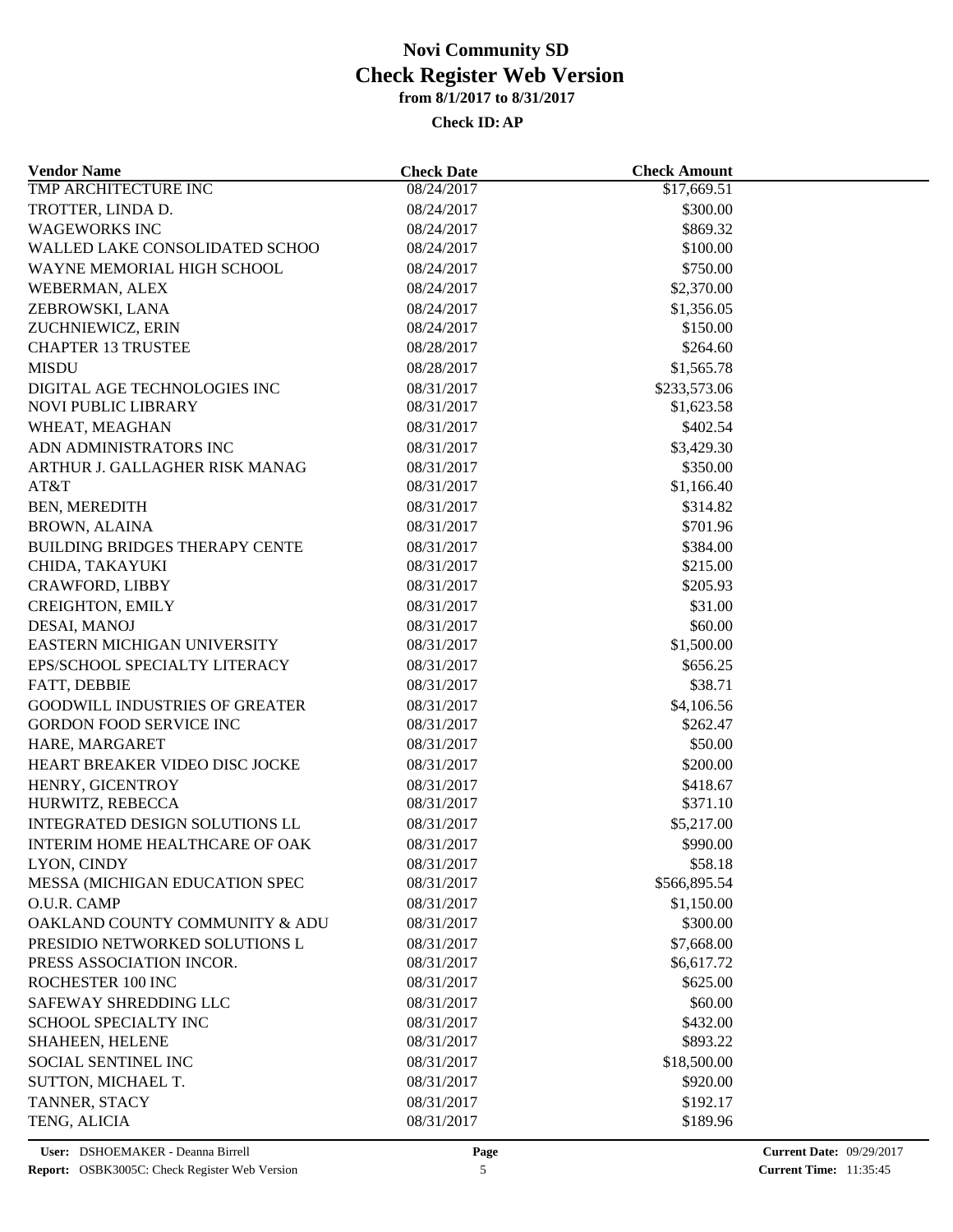| <b>Vendor Name</b>             | <b>Check Date</b> | <b>Check Amount</b>   |                |
|--------------------------------|-------------------|-----------------------|----------------|
| TOMLINSON, KELLY               | 08/31/2017        | \$31.00               |                |
| VSC INC                        | 08/31/2017        | \$7,167.00            |                |
| WEST INTERACTIVE SERVICES CORP | 08/31/2017        | \$12,402.40           |                |
| WHEAT, MEAGHAN                 | 08/31/2017        | \$444.00              |                |
|                                |                   | <b>Issued:</b>        | \$898,965.45   |
|                                |                   | <b>Reversed:</b>      | \$1,046.54     |
|                                |                   | <b>Cancelled:</b>     | \$1,692,428.26 |
| <b>AP Checks Processed:</b>    | 244               | <b>AP Bank Total:</b> | \$2,592,440.25 |
| <b>Total Checks Processed:</b> | 244               | <b>Grand Total:</b>   | \$2,592,440.25 |